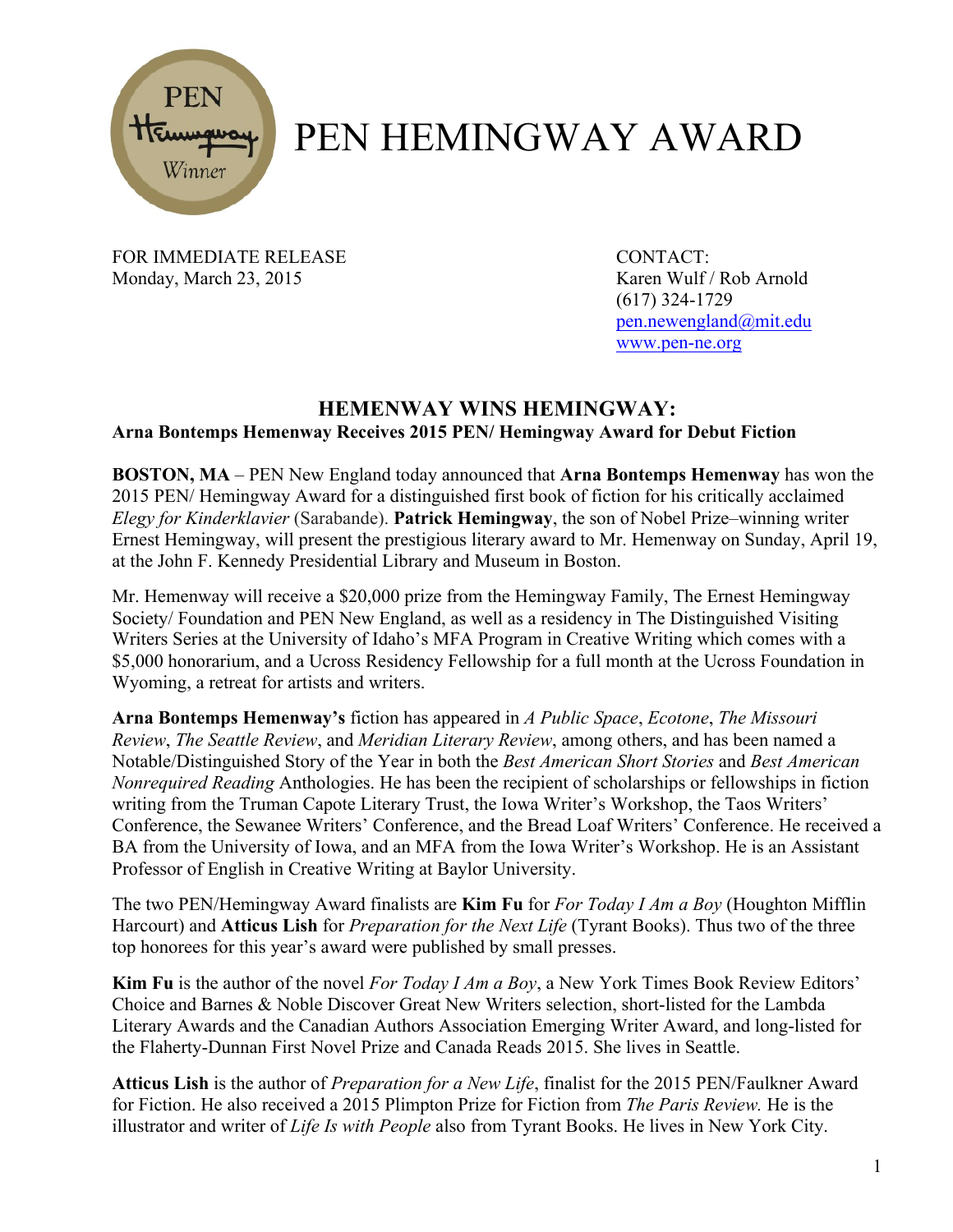Two writers will receive honorable mention: **Mark Chiusana** for *Marine Park* (Penguin); and **Diane Cook** for *Man v. Nature* (HarperCollins). Competition finalists and honorable mentions each receive a Ucross Residency Fellowship at the Ucross Foundation in Wyoming.

The judges for the PEN/ Hemingway Award this year were celebrated writers **Chris Adrian**, **Peter Cameron**, and **Yiyun Li**. Cameron was cited for excellence himself by the PEN/Hemingway judging panel in 1987 and Yiyun Li won the PEN/Hemingway award for her first work of fiction, *A Thousand Years of Good Prayers* in 2006.

**The awards ceremony will take place on Sunday, April 19, at the JFK Library in Dorchester. Ann Patchett** will be the featured keynote speaker. A graduate of Sarah Lawrence College and the Iowa Writer's Workshop, Patchett is the author of six novels and three books of nonfiction, including *Bel Canto, State of Wonder* and *This Is the Story of a Happy Marriage*. The ceremony includes the presentation of the **PEN New England Awards**, celebrating best works of fiction, poetry, and nonfiction by New England authors. The announcement of these winners is coming soon.

PEN New England is a chapter of PEN American Center and part of International PEN, the oldest international literary and human rights organization. We are a worldwide association of writers and all who celebrate literature and defend free expression. For more information about PEN New England, visit www.pen-ne.org.

The late Mary Hemingway, the wife of Ernest Hemingway, founded the PEN/ Hemingway Award in 1976 to honor her late husband and draw attention to first books of fiction. Previous winners include Marilynne Robinson, Edward P. Jones, Chang-Rae Lee, Ha Jin, Jumpa Lahiri, Jennifer Haigh, Ben Fountain, Joshua Ferris, and Teju Cole. The complete list is available at www.pen-ne.org/hemingwayfoundationpen-award/. Jacqueline Kennedy Onassis brought the presentation of the PEN/ Hemingway Award from New York to the Kennedy Library in 1992.

The Ernest Hemingway Collection at the John F. Kennedy Presidential Library spans Hemingway's entire career, and contains ninety percent of existing Hemingway manuscript materials, making the Kennedy Library the world's principal center for research on the life and work of Ernest Hemingway. Jacqueline Kennedy Onassis described Mary Hemingway's gift of Ernest Hemingway's papers to the Kennedy Library as helping "to fulfill our hopes that the Library will become a center for the study of American civilization, in all its aspects." For more information on the Hemingway Collection at the Kennedy Library, visit www.jfklibrary.org.

The awards ceremony is sponsored by the John F. Kennedy Presidential Library and Museum, the John F. Kennedy Library Foundation, PEN New England, Cerulli Associates, the Hemingway Family, the Friends of the Ernest Hemingway Collection, and the Ernest Hemingway Society/Foundation.

The John F. Kennedy Presidential Library and Museum is a presidential library administered by the National Archives and Records Administration and is supported, in part, by the John F. Kennedy Library Foundation, a non-profit organization.

**The ceremony will take place on Sunday, April 19, from 2:00pm to 3:00pm and is free and open to the public. Those interested in attending should call the Kennedy Presidential Library at (617) 514-1643 or register on-line at www.jfklibrary.org to reserve a seat.**